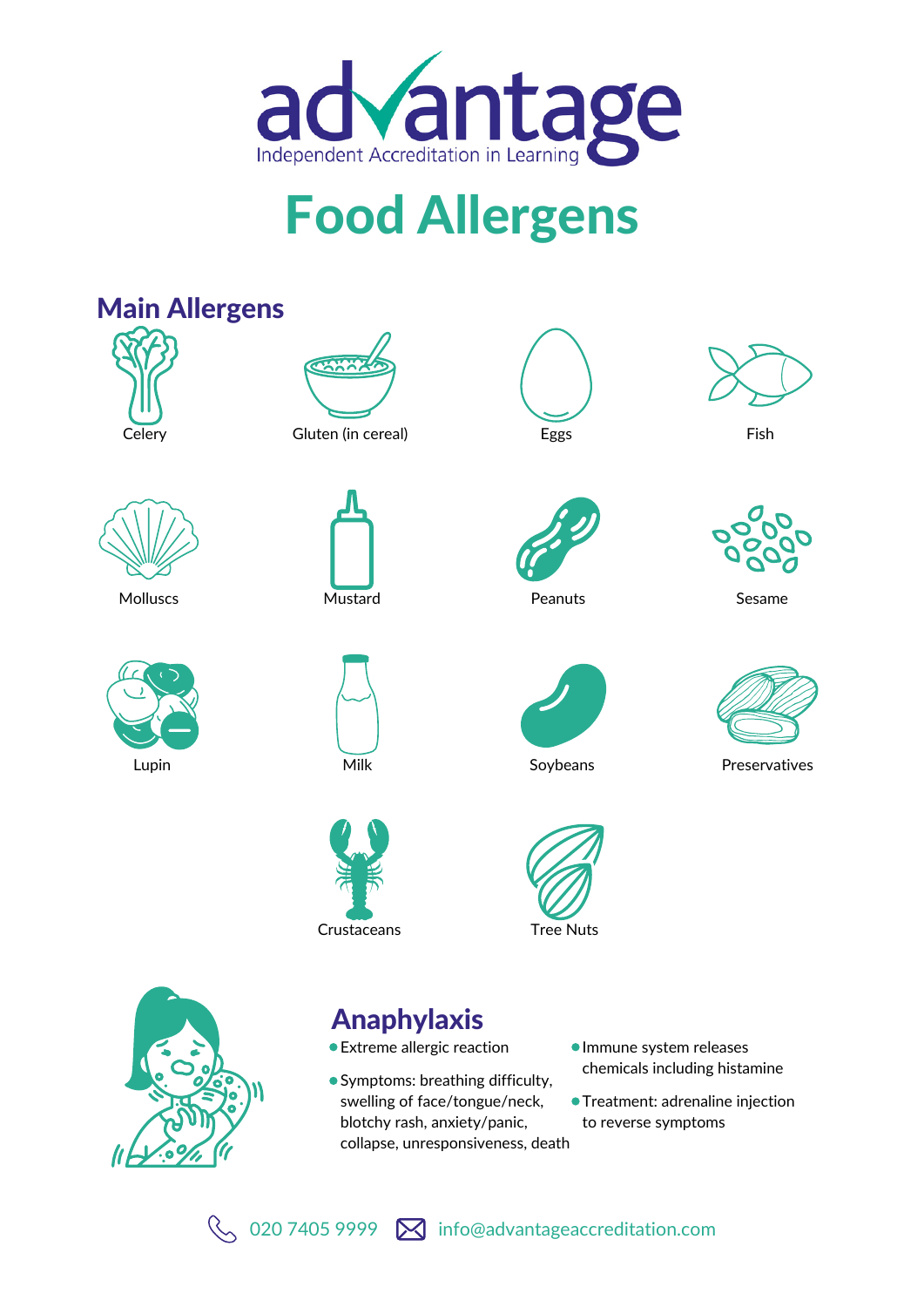## Labelling Updates

Government guidance is available online for food businesses. As of 1st October 2021, prepacked food must be labelled with full ingredients lists, emphasising allergenic ingredients. Those selling loose items must provide allergen information too.





## Guidance for Employers

- Ensure staff understand their responsibility for allergen management
- Ensure a responsible member of staff is available on each shift to manage requests from customers with allergies
- Prominently display signs requesting customers ask about allergens
- **Train staff to avoid allergen** cross-contamination
- Train staff to record allergens when recipes are changed or ingredients are substituted

# Food Safety Tips

- Thoroughly clean surfaces and equipment, including plates, to remove any small traces of food
- Check ingredients lists for other foods allergens
- 
- Ask individuals what they can/can't eat
- Keep allergens separate from
- Avoid adding extra **Use substitutes for allergens** toppings/decorations to dishes
- For takeaway orders, provide allergen information before orders are placed and clearly label each container



When ingredients are delivered, ensure all items received are the exact items ordered

● Provide clear instructions for the cleaning of premises, equipment

Be aware of each members of

Provide regular allergen and emergency medication training

and work tools

for staff

staff's own allergies